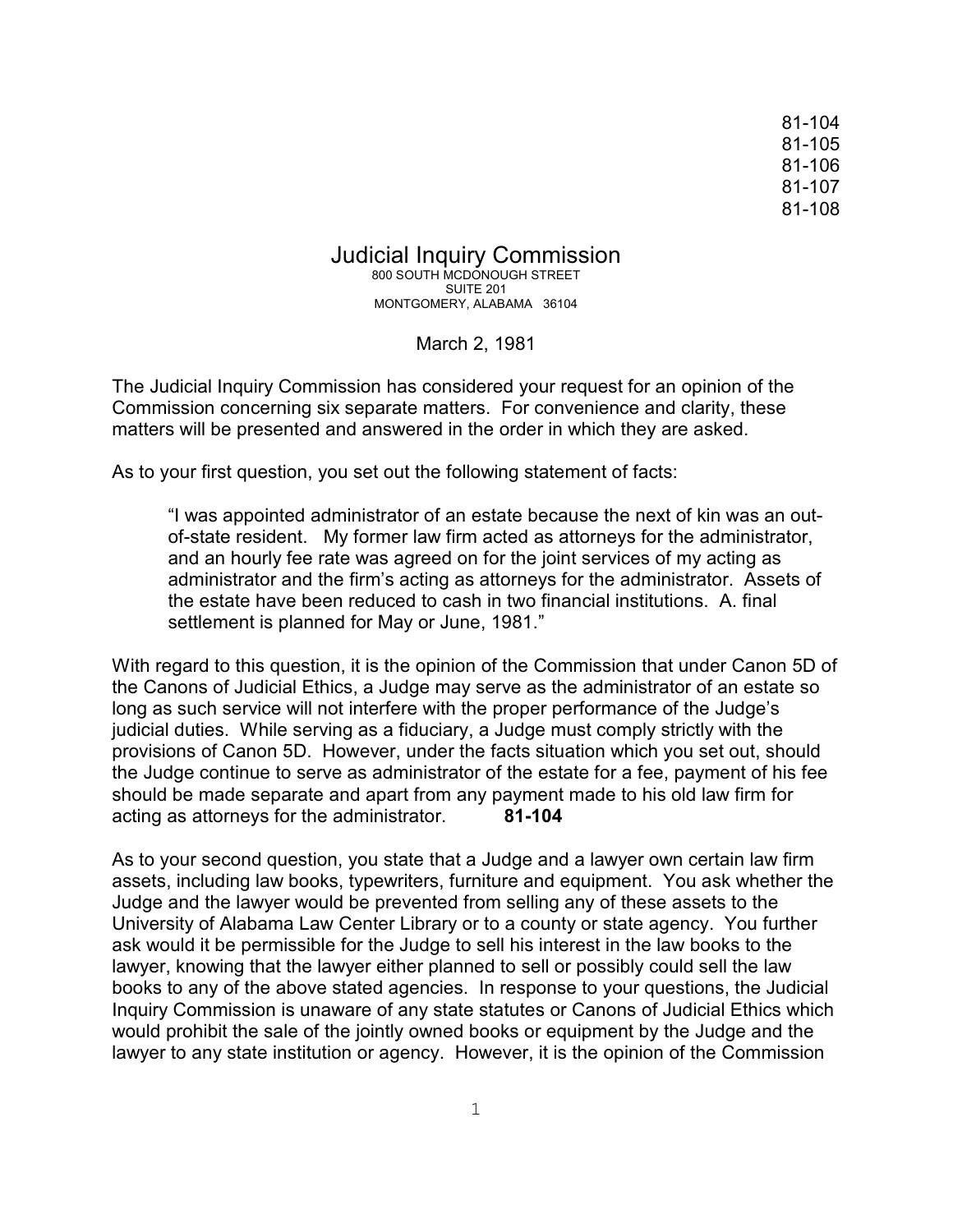that the sale of any property to the county or any county agency such as the County Law Library, would be prohibited under Canon 2 of the Alabama Canons of Judicial Ethics in that such a sale would be in violation of Section 36-10-8, Code of Alabama, 1975. The Canons do not prohibit the sale of law books to your former law partner, however. **81-105**

Your third and fourth questions concern whether a Judge may serve as an officer in civic or charitable associations and as such, actively solicit funds during fund-raising events sponsored for civic or charitable purposes by the organizations in which he is an officer. Civic and charitable activities of Judges must be guided by Canon 5B of the Alabama Canons of Judicial Ethics. In pertinent part that Canon provides as follows:

"A Judge may participate in civic or charitable activities that do not reflect adversely upon his impartiality or interfere with the performance of his judicial duties. A Judge may serve as an officer, director, trustee, or non-legal advisor of an educational, religious, charitable, fraternal, or civic organization or association not conducted for the economic or political advantage of its members, subject to the following limitations ..."

Canon 5B(2) is also pertinent to your situation. Canon 5B(2) provides that:

"It is desirable that a Judge not solicit funds for any educational, religious, charitable, fraternal, or civic organization or institution, or use or permit the use of the prestige of his office for that purpose, but he may be listed as an officer, director, or trustee of such an organization or institution."

Thus, while the Canons do not specifically absolutely prohibit a Judge from soliciting funds for the above stated purposes, the Canons do recognize the undesirability of such efforts on the part of the Judge due to the danger of the prestige of the judicial office being used for the purpose of fund solicitation. It is therefore recommended that while a Judge may serve as an officer or director or trustee of the above named types of organizations, he should not engage in fund-raising activities for such organizations. **81-106**

In your fifth question, you state that you serve as an officer in two corporations which mainly invest in real estate. You ask whether a Judge, who serves as an officer in a real estate investment corporation, would be restricted in any of his financial activities concerning the corporations. As you are aware, the financial activities of Judges are governed by Canon 5C of the Alabama Canons of Judicial Ethics. As stated in Canon 5C(2), a Judge may, subject to the restrictions stated in Canon 5C, hold and manage investments, including real estate and engage in other remunerative activities including the operation of a business. Whether the Judge's serving as an officer in specific corporations would violate the provisions of Canon 5C, is a determination which must be made on a case by case basis based upon the restrictions set out in the Canon. **81-107**